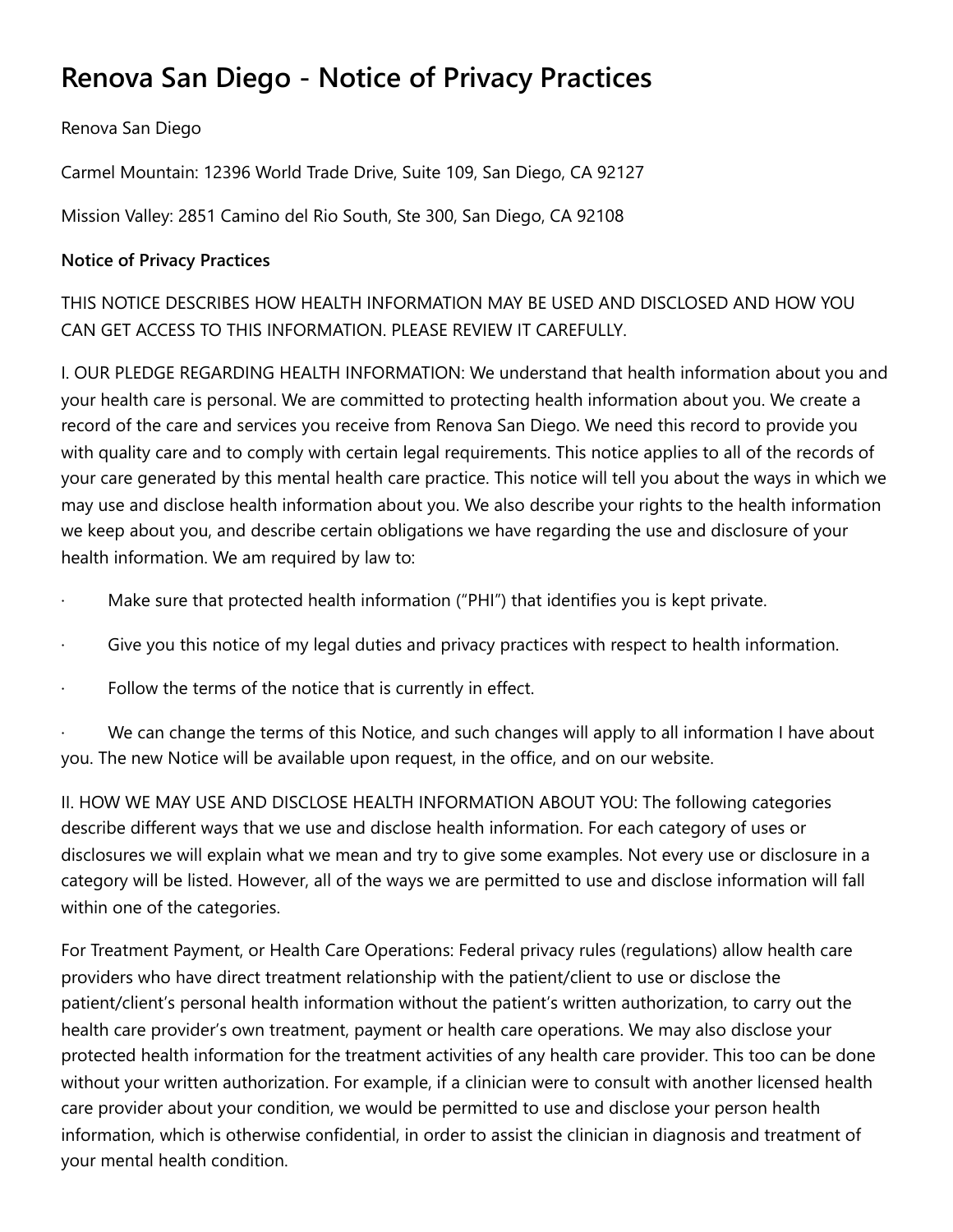Disclosures for treatment purposes are not limited to the minimum necessary standard. Because therapists and other health care providers need access to the full record and/or full and complete information in order to provide quality care. The word "treatment" includes, among other things, the coordination and management of health care providers with a third party, consultations between health care providers and referrals of a patient for health care from one health care provider to another.

Lawsuits and Disputes: If you are involved in a lawsuit, we may disclose health information in response to a court or administrative order. We may also disclose health information about your child in response to a subpoena, discovery request, or other lawful process by someone else involved in the dispute, but only if efforts have been made to tell you about the request or to obtain an order protecting the information requested.

III. CERTAIN USES AND DISCLOSURES REQUIRE YOUR AUTHORIZATION:

1. Psychotherapy Notes. We do keep "psychotherapy notes" as that term is defined in 45 CFR § 164.501, and any use or disclosure of such notes requires your Authorization unless the use or disclosure is: a. For our use in treating you. b. For our use in training or supervising mental health practitioners to help them improve their skills in group, joint, family, or individual counseling or therapy. c. For our use in defending ourselves in legal proceedings instituted by you. d. For use by the Secretary of Health and Human Services to investigate my compliance with HIPAA. e. Required by law and the use or disclosure is limited to the requirements of such law. f. Required by law for certain health oversight activities pertaining to the originator of the psychotherapy notes. g. Required by a coroner who is performing duties authorized by law. h. Required to help avert a serious threat to the health and safety of others.

2. Marketing Purposes. As a psychotherapist, we will not use or disclose your PHI for marketing purposes.

3. Sale of PHI. As a psychotherapist, we will not sell your PHI in the regular course of my business.

IV. CERTAIN USES AND DISCLOSURES DO NOT REQUIRE YOUR AUTHORIZATION. Subject to certain limitations in the law, we can use and disclose your PHI without your Authorization for the following reasons:

1. When disclosure is required by state or federal law, and the use or disclosure complies with and is limited to the relevant requirements of such law.

2. For public health activities, including reporting suspected child, elder, or dependent adult abuse, or preventing or reducing a serious threat to anyone's health or safety.

3. For health oversight activities, including audits and investigations.

4. For judicial and administrative proceedings, including responding to a court or administrative order, although our preference is to obtain an Authorization from you before doing so.

5. For law enforcement purposes, including reporting crimes occurring on our premises.

6. To coroners or medical examiners, when such individuals are performing duties authorized by law.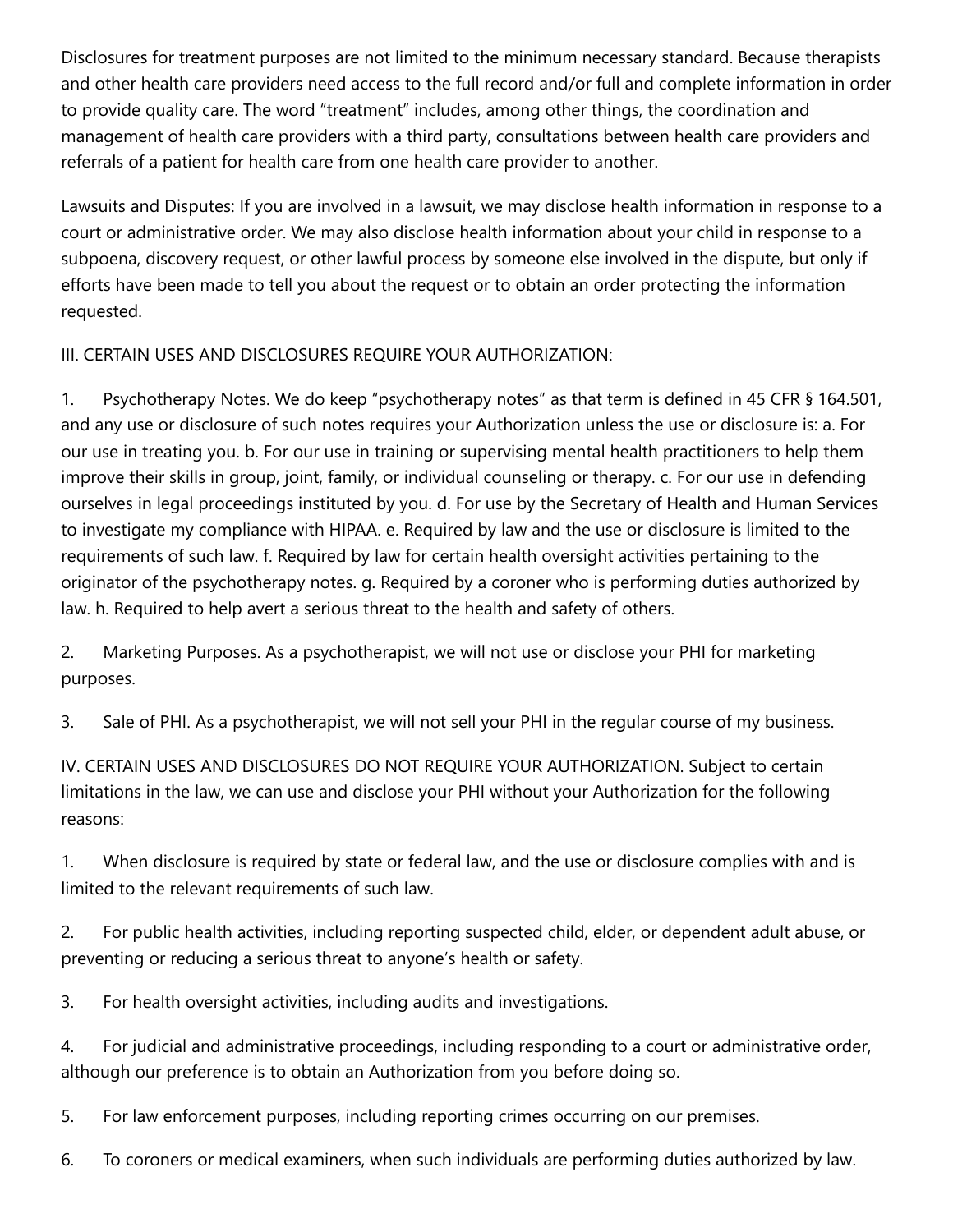7. For research purposes, including studying and comparing the mental health of patients who received one form of therapy versus those who received another form of therapy for the same condition.

8. Specialized government functions, including, ensuring the proper execution of military missions; protecting the President of the United States; conducting intelligence or counter-intelligence operations; or, helping to ensure the safety of those working within or housed in correctional institutions.

9. For workers' compensation purposes. Although our preference is to obtain an Authorization from you, we may provide your PHI in order to comply with workers' compensation laws.

10. Appointment reminders and health related benefits or services. we may use and disclose your PHI to contact you to remind you that you have an appointment with your therapist. We may also use and disclose your PHI to tell you about treatment alternatives, or other health care services or benefits that we offer.

### V. CERTAIN USES AND DISCLOSURES REQUIRE YOU TO HAVE THE OPPORTUNITY TO OBJECT.

1. Disclosures to family, friends, or others. We may provide your PHI to a family member, friend, or other person that you indicate is involved in your care or the payment for your health care, unless you object in whole or in part. The opportunity to consent may be obtained retroactively in emergency situations.

#### VI. YOU HAVE THE FOLLOWING RIGHTS WITH RESPECT TO YOUR PHI:

1. The Right to Request Limits on Uses and Disclosures of Your PHI. You have the right to ask us not to use or disclose certain PHI for treatment, payment, or health care operations purposes. We are not required to agree to your request, and we may say "no" if we believe it would affect your health care.

2. The Right to Request Restrictions for Out-of-Pocket Expenses Paid for In Full. You have the right to request restrictions on disclosures of your PHI to health plans for payment or health care operations purposes if the PHI pertains solely to a health care item or a health care service that you have paid for outof-pocket in full.

3. The Right to Choose How We Send PHI to You. You have the right to ask us to contact you in a specific way (for example, home or office phone) or to send mail to a different address, and we will agree to all reasonable requests.

4. The Right to See and Get Copies of Your PHI. Other than "psychotherapy notes," you have the right to get an electronic or paper copy of your medical record and other information that we have about you. We will provide you with a copy of your record, or a summary of it, if you agree to receive a summary, within 30 days of receiving your written request, and we may charge a reasonable, cost-based fee for doing so.

5. The Right to Get a List of the Disclosures We Have Made. You have the right to request a list of instances in which we have disclosed your PHI for purposes other than treatment, payment, or health care operations, or for which you provided us with an Authorization. We will respond to your request for an accounting of disclosures within 60 days of receiving your request. The list we will give you will include disclosures made in the last six years unless you request a shorter time. We will provide the list to you at no charge, but if you make more than one request in the same year, we will charge you a reasonable costbased fee for each additional request.